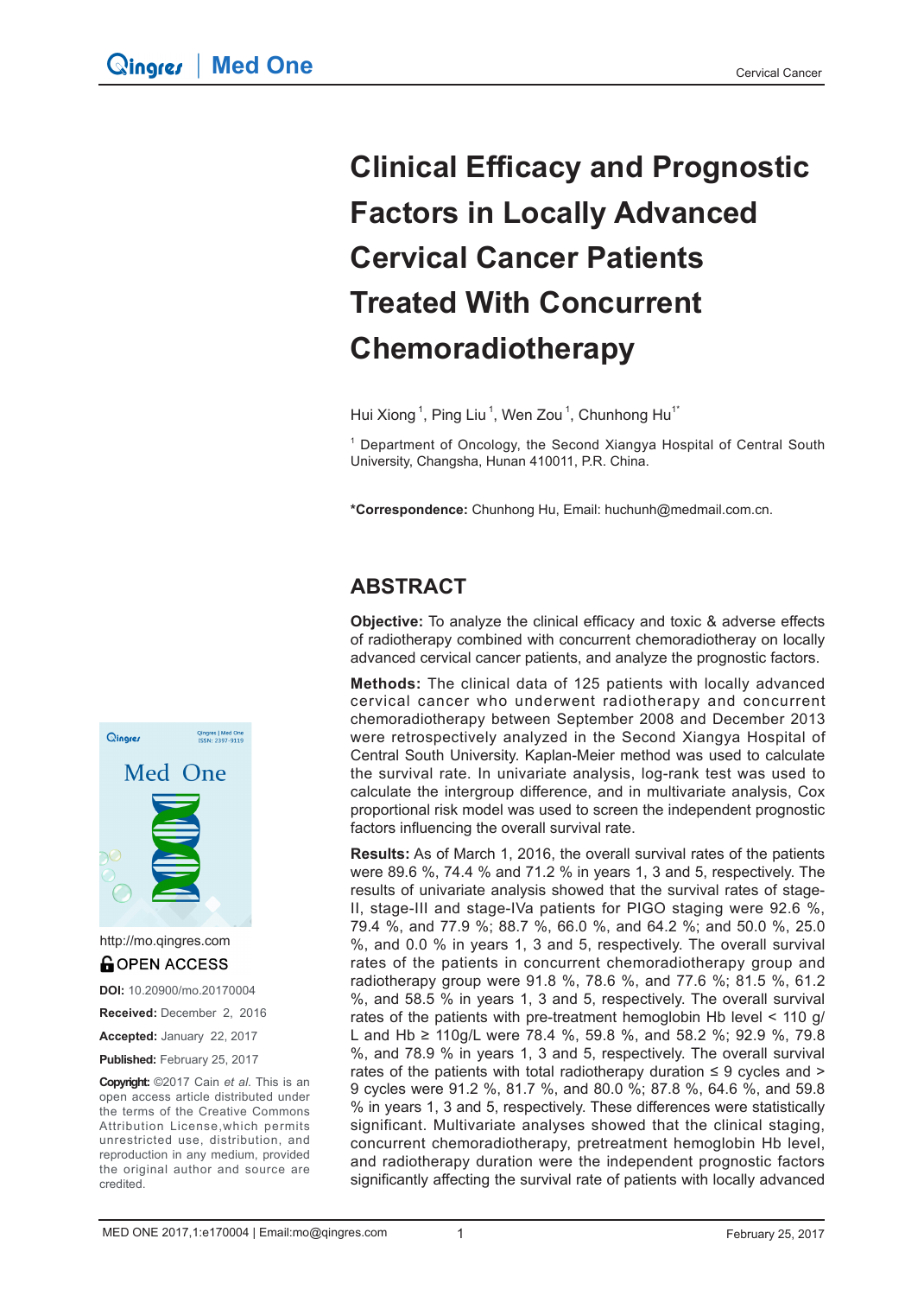cervical cancer.

**Conclusion:** 1. the concurrent chemoradiotherapy of locally advanced cervical cancer patients showed more obvious advantages over the simple radiotherapy, and the acute toxicity was tolerable and the long-term toxicity was not significantly increased; 2. FIGO staging, anemia and radiotherapy completion time were the important prognostic factors affecting the treatment of patients with locally advanced cervical cancer.

**Key Words:** cervical cancer; radiotherapy; concurrent chemoradiotherapy; efficacy and prognosis

## **1 INTRODUCTION**

Cervical cancer is a common malignant tumor in female genital tract, and its incidence or morbidity accounts for more than half of malignant tumors in female genital tract, which severely threatens the health and life of the women. In China, about 3-5 million women died of cervical cancer each year [1]. The incomplete popularity of anti-cancer screening caused a higher incidence of cervical cancer in rural area than in cities, and this part of patients had often developed into the locally advanced cervical cancer (stage-IIb – stage-IVa) in their initial treatment <sup>[2]</sup>. This shows that cervical cancer is still a major public health problem. Since the National Cancer Institute of the United States (NCI) developed a cisplatin-based concurrent chemoradiotherapy as the treatment solution of the locally advanced cervical cancer in 1999, the treatment efficacy of cervical cancer has been gradually improved, and the concurrent chemoradiotherapy has nowadays

become the main treatment method for advanced cervical cancer in China. Despite a huge success, more than half of stage-III and stage-IV patients of cervical cancer in the clinical practice cannot survive for five years in spite of the best treatment. In this paper, the clinical data of 125 patients with locally advanced cervical cancer underwent radiotherapy and concurrent chemoradiotherapy treated in our department were retrospectively analyzed, the clinical efficacy and survival & prognosis of the patients treated with radiotherapy and concurrent chemoradiotherapy were summarized, and meanwhile, the prognostic factors under the mode of concurrent chemoradiotherapy were discussed.

#### **1.1 Basic Information of Patients**

Inclusion criteria: 1) patients for initial treatment; 2) patients with cervical squamous cell carcinoma, adenocarcinoma or adenosquamous carcinoma through pathological diagnosis of cervical living tissue biopsy; 3) patients determined by two clinical gynecologists as FIGO staging, including stage-IIa, but not suitable for surgery; 4) complete clinical and pathological data. Exclusion criteria: 1) patients concurrently with a history of other tumor diseases; 2) patients associated with other rare pathological types of cervical cancers, like clear cell carcinoma; 3) patients with a history of pelvic radiotherapy or systemic chemotherapy.

The enrolled cases were 125 patients with locally advanced cervical cancer in the tumor center of the Second Xiangya Hospital of Central South University between September 2008 and December 2013 who admitted to pathological diagnosis and chemoradiotherapy. Their clinical and pathological data are detailed in Table 1.

| <b>Variable</b>       | <b>Assignment</b> | <b>Number of Cases</b> | Percentage |
|-----------------------|-------------------|------------------------|------------|
|                       | < 40 years old    | 9                      | 7.2%       |
| Age                   | 40-60 years old   | 83                     | 66.4 %     |
|                       | > 60 years old    | 33                     | 26.4 %     |
|                       |                   |                        |            |
|                       | Ш                 | 68                     | 54.4 %     |
| FIGO clinical staging | Ш                 | 53                     | 42.4 %     |
|                       | IVa               | 4                      | 3.2%       |

#### **Table 1. Clinical and Pathological Data (n=125)**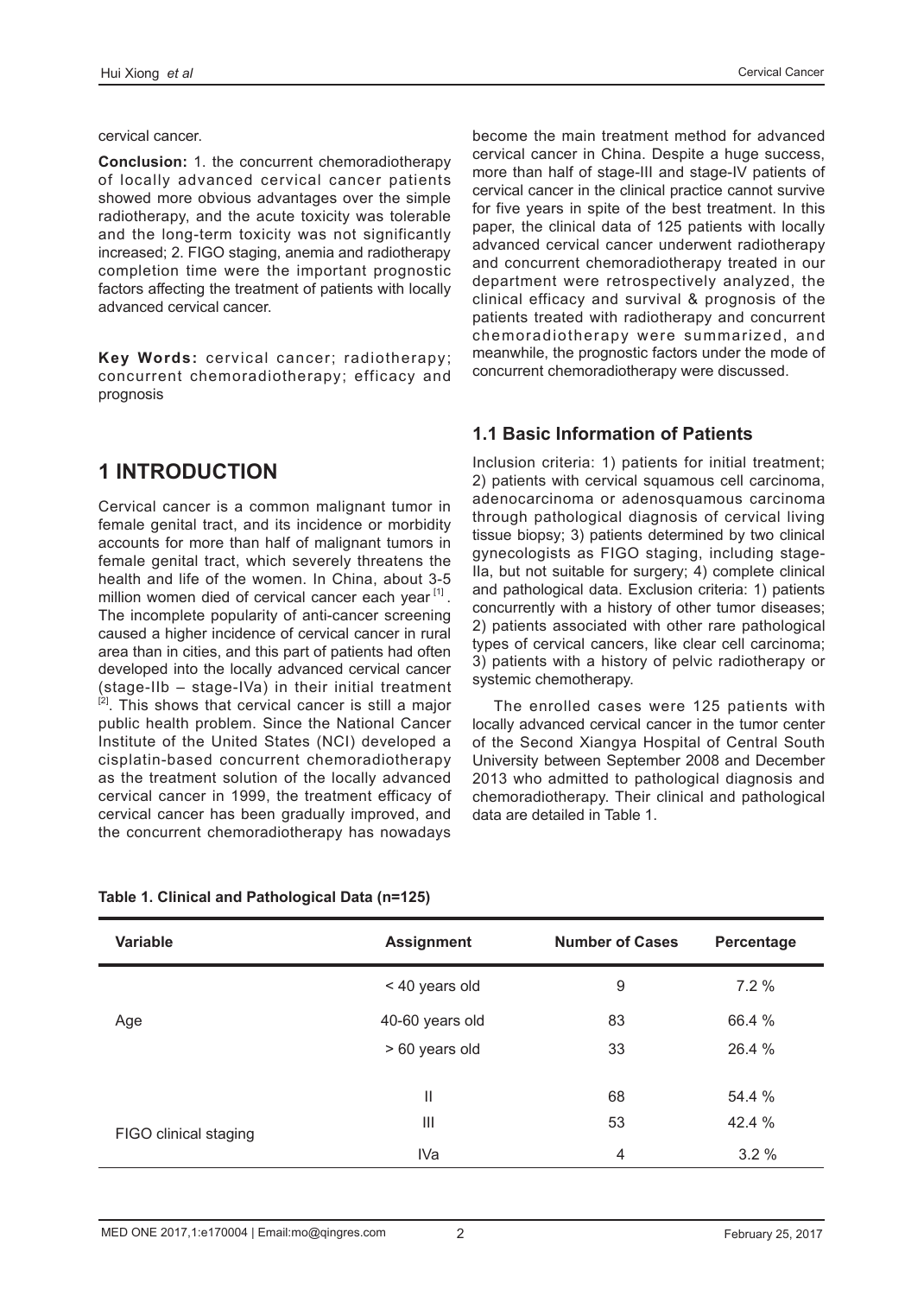|                             | Squamous cell carcinoma | 115            | 92.0 % |
|-----------------------------|-------------------------|----------------|--------|
| Pathological type           | Adenocarcinoma          | 8              | 6.4 %  |
|                             | Adenosquamous carcinoma | $\overline{2}$ | 1.6 %  |
|                             |                         |                |        |
|                             | < 4 cm                  | 62             | 49.6%  |
| <b>Tumor Size</b>           | 4-6 cm                  | 59             | 47.2 % |
|                             | > 6 cm                  | $\overline{4}$ | 3.2%   |
|                             |                         |                |        |
|                             | Low                     | 34             | 27.2 % |
| Differentiation             | Medium                  | 83             | 66.4 % |
|                             | High                    | 8              | 6.4 %  |
|                             |                         |                |        |
| Pre-treatment hemoglobin    | $Hb < 110$ g/L          | 54             | 43.2 % |
| level                       | $Hb \ge 110$ g/L        | 71             | 56.8%  |
|                             |                         |                |        |
| Lymph node metastasis       | <b>NO</b>               | 117            | 93.6%  |
|                             | <b>YES</b>              | 8              | 6.4 %  |
|                             | $\leq 9$ weeks          | 35             | 28.0%  |
| Total radiotherapy duration | > 9 weeks               | 90             | 72.0 % |
|                             |                         |                |        |
| Intracavitary radiotherapy  | $\leq$ 5ci              | 73             | 58.4%  |
| source intensity            | $>$ 5 $ci$              | 52             | 41.6%  |
|                             |                         |                |        |
| Concurrent chemotherapy or  | <b>RT</b>               | 27             | 21.6%  |
| not                         | <b>CCRT</b>             | 98             | 78.4%  |
|                             |                         |                |        |

#### **1.2 Radiotherapy Solution**

6MV-X ray hexagonal large field radiotherapy (30GY/2gy/15F) and then pelvis front-back fourfield wear irradiation (middle 4×15cm lead block) to 50GY/2GY/25F; IIIB was appropriately added to 56GY/2GY/28F; for the patients with abdominal aortic lymph node metastasis, abdomen para-aortic field radiotherapy was increased, with the dosage of 40-50Gy.

Iridium 192 source γ rays with intracavitary brachtherapy dosage reference point: point A. Dosage: 600c Gy/time. Cumulative dosage of conventional therapy plus intracavitary brachtherapy was about 4200c Gy/7 times. Intracavitary brachtherapy was operated after the end of the first-stage in vitro radiotherapy, with the frequrency of one time per week. The in vitro radiotherapy and intracavitary brachtherapy were performed alternately.

#### **1.3 Concurrent Chemotherapy**

The solution of platinum-based two drugs was used for the synchronous chemotherapy: Docetaxel 75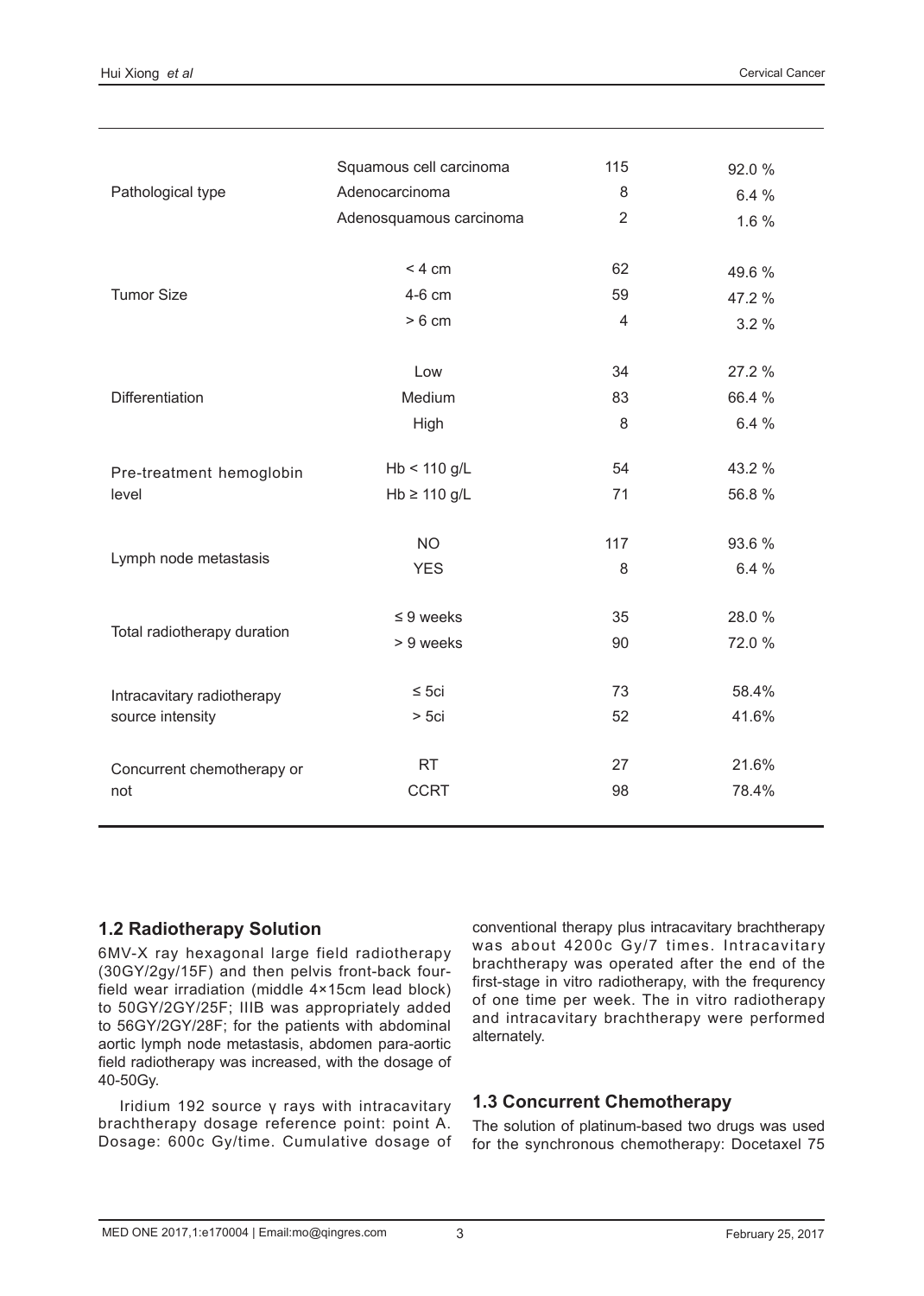mg/m2d1 or paclitaxel 135 mg/m2d1 for intravenous infusion; nedaplatin 40 mg/ m2d1-3, carboplatin d1, and AUC value of 5 for intravenous infusion; the interval of conventional chemotherapy was 21 days per cycle, and lasted for 4-6 cycles.

#### **1.4 Follow-up Visit**

All patients were advised to persist in the outpatient reviews or the subsequent visits, and receive the regular follow-up visits after they discharged. The overall survival time of a patient refers to the number of interval months from the date of admission in the hospital to the last follow-up date or the death date of the patient.

In the univariate analysis, log-rank test was used to calculate the intergroup differences, and in the multivariate analysis, Cox proportional risk model was used to screen the independent prognostic factors affecting the overall survival rate.

# **2 RESULTS**

#### **2.1 Survival Rate of the Whole Group**

The follow-up visits were ended by March 1, 2016, and 125 patients in all were included and persisted in the follow-up visits. By the date of the last followup visit, the follow-up visits were not completed for four patients, and the median follow-up time was 39.6 months. The follow-up visit was ended by March 1, 2016. 89 of 125 patients with cervical cancer survived (71.2 %), and 36 died (28.8 %). The overall survival (OS) of the whole group was 89.6 %, 74.4 %, and 71.2 % in years 1, 3 and 5, respectively (see Fig. 1 Overall Survival (%) of the Whole Group in Five Years )

# **1.5 Statistical Methods**

In this study, SPSS17.0 statistical software package was used for the data statistics. Univariate and multivariate analysis methods were used to analyze the prognosis of cervical cancer and factors. Survival rate was calculated using Kaplan-Meier method.

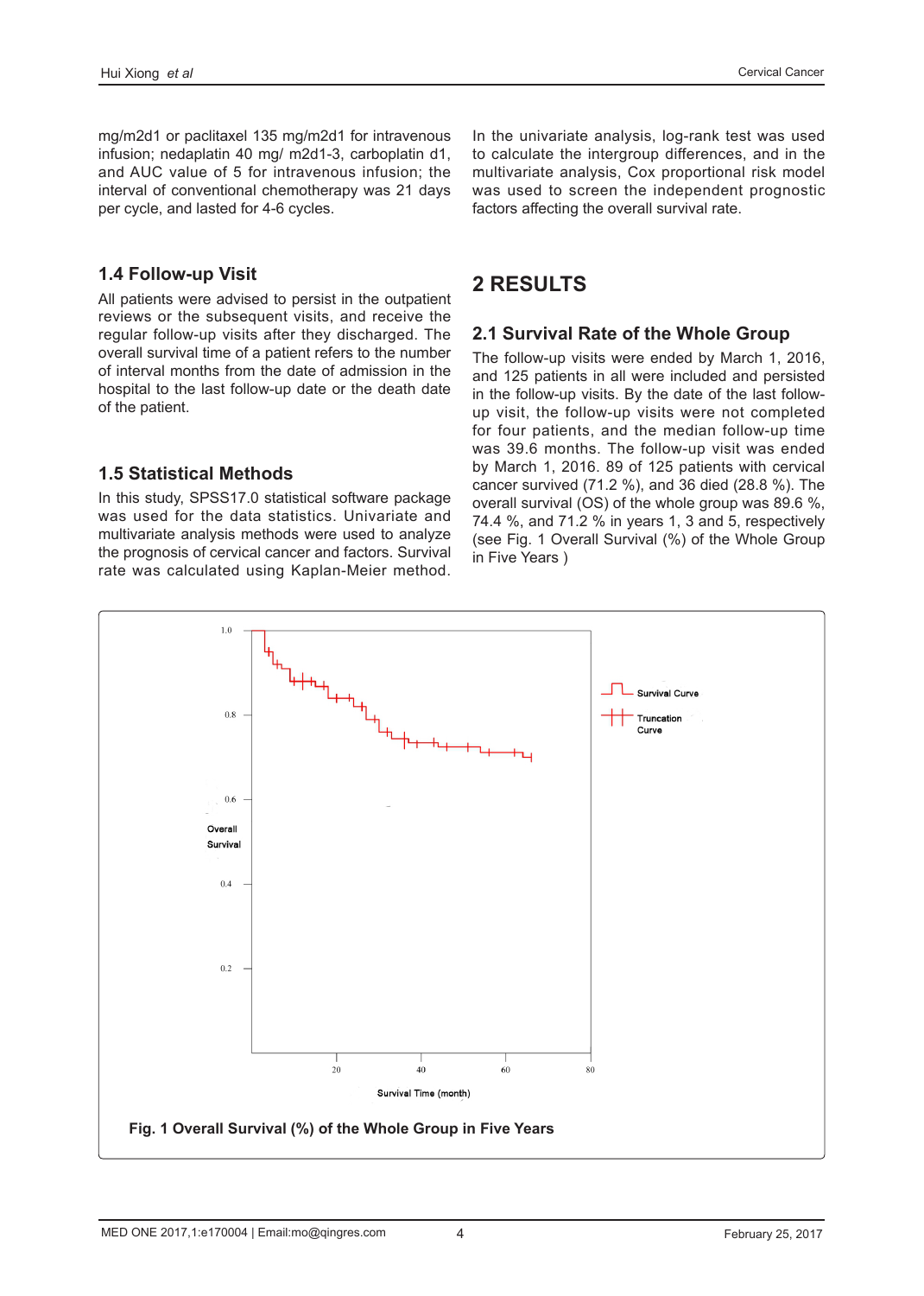#### **2.2 Occurrence of Toxic and Adverse Effect (or Toxicity)**

#### **classification criteria of RTOG acute radiation injury.**

**2.2.1 Acute toxicity was evaluated as per the** 

The occurrence condition of the acute toxicity of the patients in this group is shown in Table 2.

#### **Table 2. Acute Toxicity and Classification**

| <b>Classification</b>        | N  | Incidence | Level   | n                       |
|------------------------------|----|-----------|---------|-------------------------|
|                              |    |           | Level 1 | 25                      |
| Gastrointestinal reaction    | 49 | 39.2 %    | Level 2 | 21                      |
|                              |    |           | Level 3 | $\mathfrak{S}$          |
|                              |    |           | Level 1 | 31                      |
| Myelosuppression             | 54 | 43.2 %    | Level 2 | 17                      |
|                              |    |           | Level 3 | $6\phantom{1}6$         |
|                              | 39 | 31.2 %    | Level 1 | 19                      |
| Rectal reaction              |    |           | Level 2 | 20                      |
|                              |    |           | Level 1 | 7                       |
| Genitourinary tract reaction | 11 | 8.8%      | Level 2 | $\overline{\mathbf{4}}$ |
|                              |    |           | Level 1 | 1                       |
| Pelvic effusion              | 3  | 1.6 %     | Level 2 | $\overline{2}$          |
|                              |    |           | Level 1 | $\overline{7}$          |
| Vaginal inflammation         | 8  | 6.4 %     | Level 2 | 1                       |
|                              |    |           |         |                         |

The incidences of gastrointestinal reaction, myelosuppression, rectal reaction and genitourinary tract reaction were 39.2 %, 43.2 %, 31.2 % and 8.8 % in acute toxicity. The incidences of rectal reaction in the two groups were 25.9 % (7/27) and 32.7 % (32/98), respectively. The difference between the two groups was no statistically significant (*p* > 0.05).

**2.2.2 Late toxicity was evaluated as per the classification program of RTOG/EORTC late radiation injury.** 

The occurrence condition of the late toxicity of the patients in this group is shown in Table 3.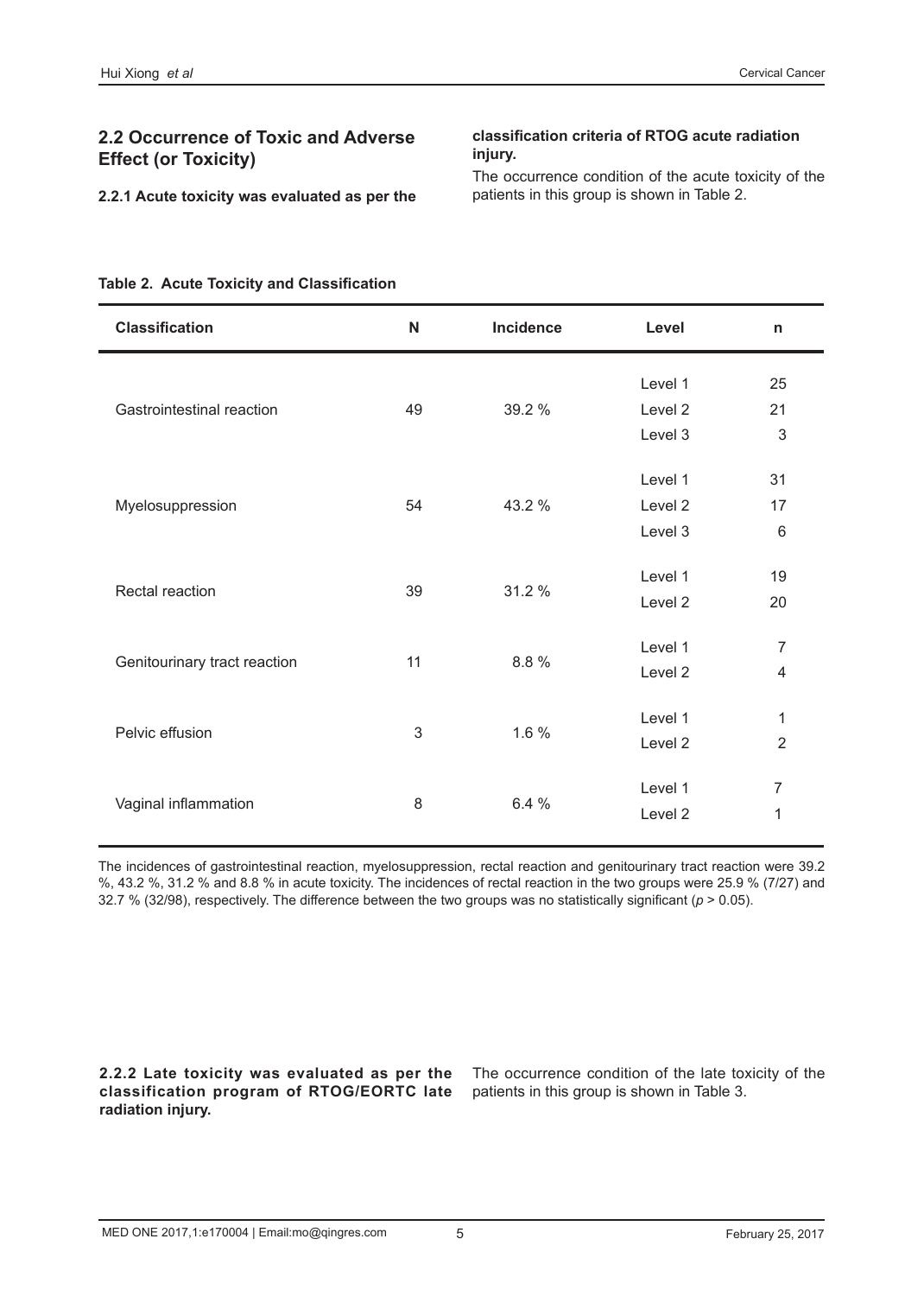| <b>Classification</b>        | N | <b>Incidence</b> | Level              | Number of cases, n |
|------------------------------|---|------------------|--------------------|--------------------|
| <b>Radiation enteritis</b>   | 6 | 4.8%             | Level 1<br>Level 2 | 4<br>1             |
|                              |   |                  | Level 3            | 1                  |
| <b>Radiation cystitis</b>    | 3 | 2.4%             | Level 1<br>Level 2 | 2<br>1             |
| Lower-limb venous thrombosis | 1 | 0.8%             | Level 2            | 1                  |

#### **Table 3. Late Toxicity and Classification**

There were 6 cases of radiation enteritis (4.8 %, 6/125), 3 cases of radiation cystitis (2.4 %, 3/125) and 1 case of lowerlimb venous thrombosis resulted from pelvic fibrosis (0.8 %) in late toxicity. There was no statistical significance in the comparison of groups (*p* > 0.05).

#### **2.3 Analysis of Prognostic Factors**

#### **2.3.1 Univariate Analysis**

The univariate analysis of related factors affecting the survival rate of patients with locally advanced cervical cancers in years 1, 3 and 5 was performed using the log-rank test. The main analysis parameters include FIGO clinical staging, patient age, pathological type, tumor size, tissue differentiation, pre-treatment hemoglobin level, total radiotherapy duration, intracavitary brachytherapy source intensity and different treatment ways (radiotherapy and concurrent chemoradiotherapy). The analysis results showed that the difference of effects of age, pathological type, tumor size, differentiation and brachytherapy source intensity on the curative efficacy and prognosis was not statistically significant (log-rank, *p* > 0.05).

#### **2.3.1.1 Effect of FIGO staging on treatment efficacy and prognosis**

The survival condition of patients in stage-II ( $N = 68$ ) group, stage-III ( $N = 53$ ) group and stage-IVa ( $N =$ 4) group was compared according to the results of FIGO staging. The comparison results showed that the difference was statistically significant (log-rank, *p* = 0.006, see Fig. 2 Overall Survival of Cervical Cancer Patients in Different FIGO Staging (%) )

#### **2.3.1.2 Effect of Concurrent Chemoradiotherapy**

#### **on Curative Efficacy and Prognosis**

Comparison of survival between concurrent chemoradiotherapy and radiotherapy: the concurrent chemoradiotherapy group ( $N = 98$ ) had a significant survival advantage over the radiotherapy group (N = 27), and the difference was statistically significant (Log-rank, *p* = 0.012, see Fig. 3 Overall Survival Rate of Cervical Cancer Patients with Concurrent Chemoradiotherapy (%) )

#### **2.3.1.3 Effect of Anemia on Curative Efficacy and Prognosis**

Cervical cancer anemia determination criteria were defined as Hb < 110g/L. There were 54 cases of patients with anemia before the treatment, accounting for 43.2 %. Compared the control group  $(N = 71)$ , the survival condition of the control group was superior over the anemia group ( $N = 54$ ), and the difference was statistically significant (Log-rank, *p* = 0.011, see Fig. 4. Overall Survival of Anemia Group and Control Group (%) ).

#### **2.3.1.4 Effect of Total Radiotherapy Duration on Curative Efficacy and Prognosis**

Compared with the group with a total radiotherapy duration  $> 9$  cycles (N = 90), the group with a total radiotherapy duration  $\leq$  9 cycles (N = 35) had a significant advantage of survival, and the difference was statistically significant (log-rank, *p* = 0.013, see Fig. 5 Overall Survival of Patients for Different Total Radiotherapy Durations (%) ).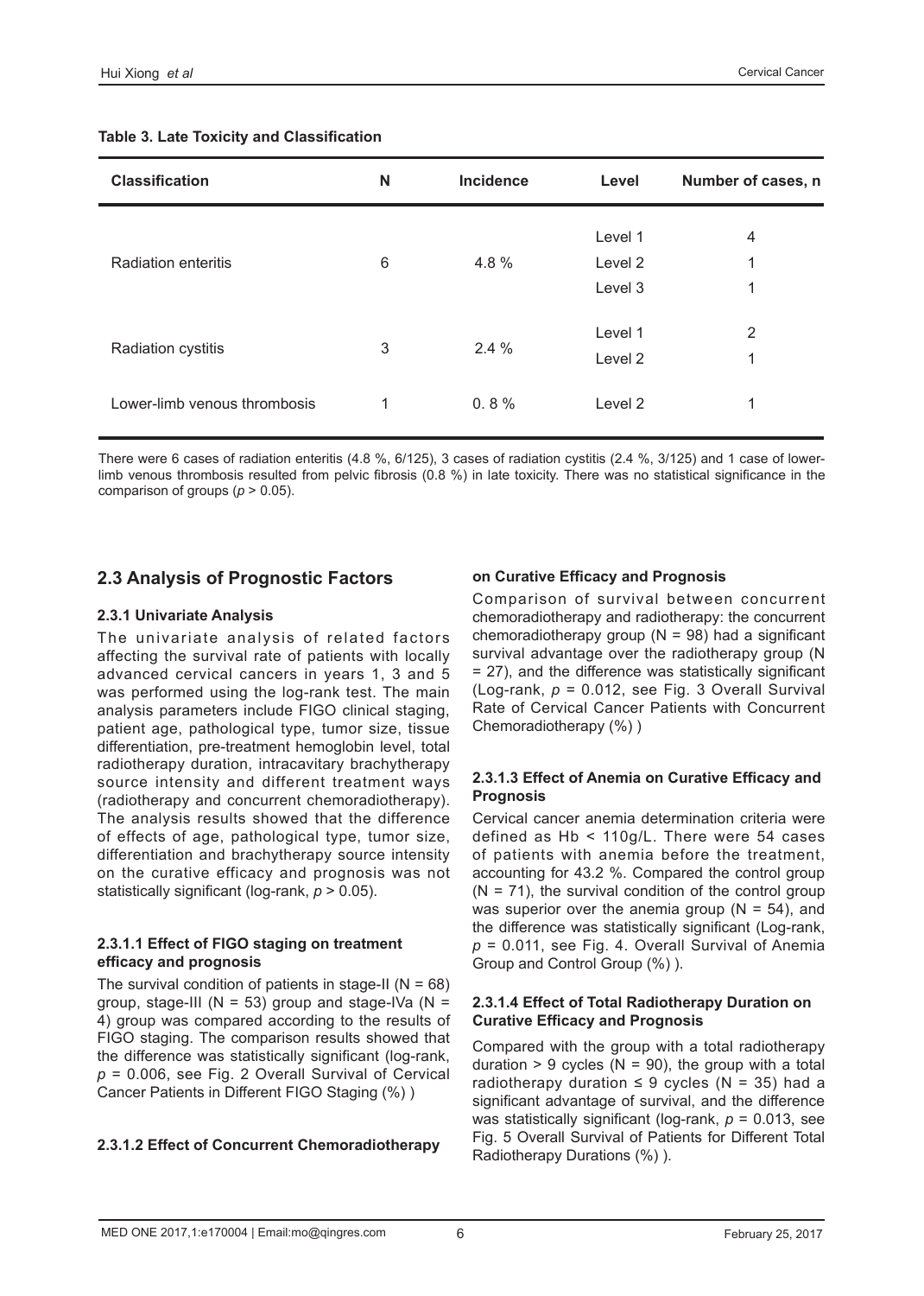

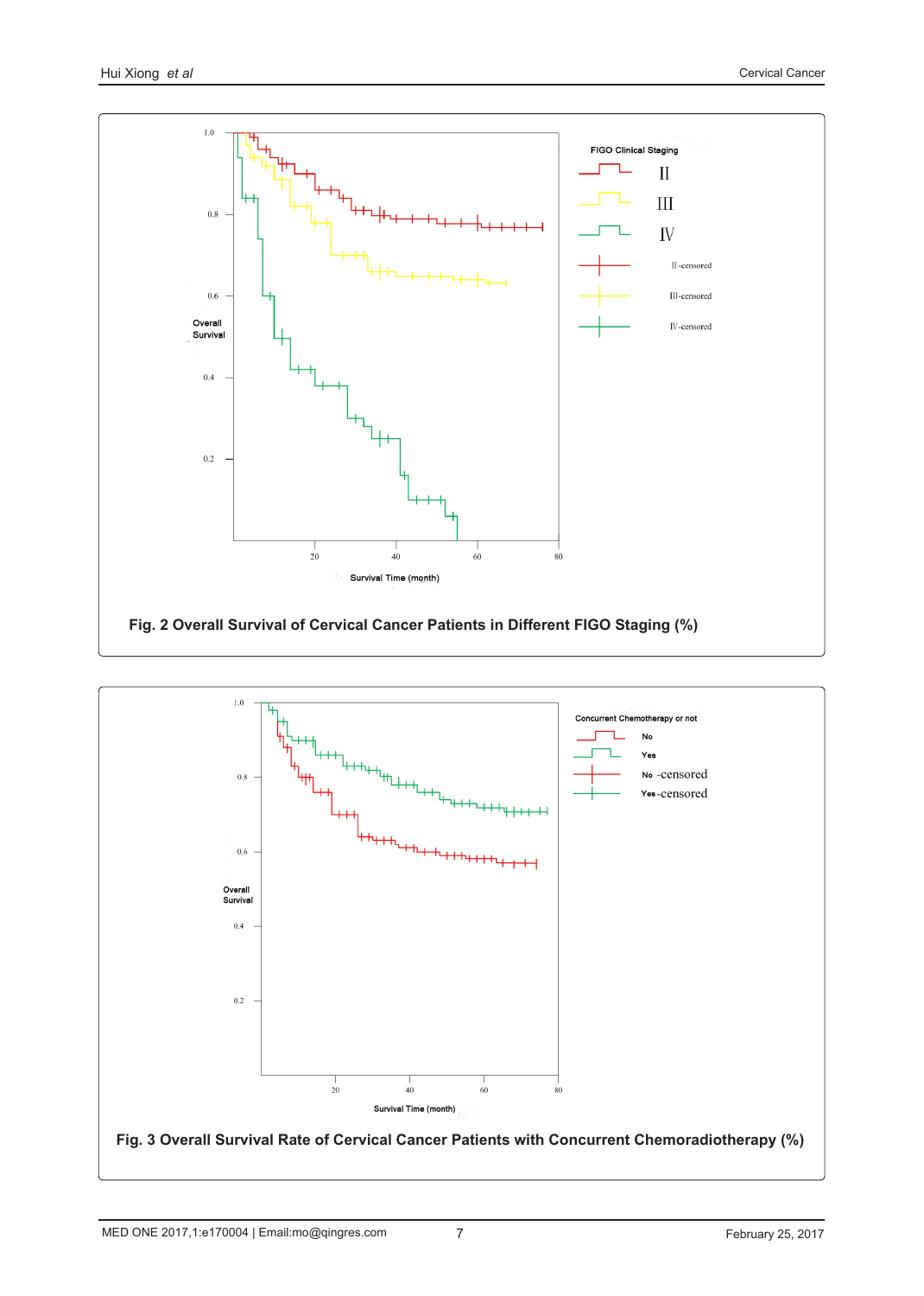

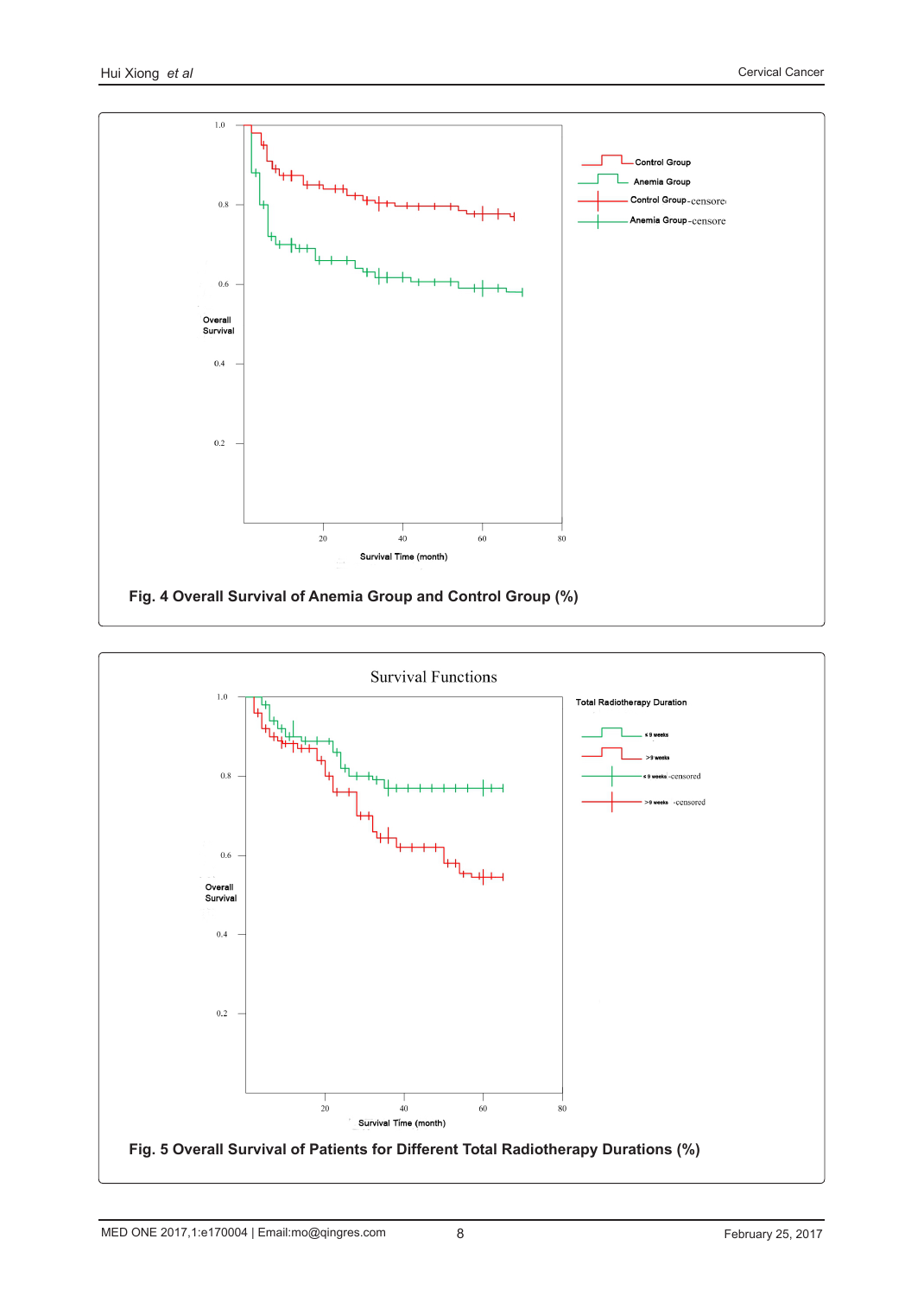#### **2.3.2 Multivariate Analysis of Prognosis**

Cox proportional risk model was used to screen the independent prognostic factors affecting the overall survival rate. The results showed that FIGO staging, hemoglobin, treatment way and radiotherapy duration were all the independent prognostic factors affecting the locally advanced cervical cancer, especially the hemoglobin and treatment way that had a greater impact on prognosis. (See Table 4).

|                        | Table 4. Multivariate Analysis of Survival and Prognosis of 125 Patients with Locally Advanced |  |  |  |  |  |
|------------------------|------------------------------------------------------------------------------------------------|--|--|--|--|--|
| <b>Cervical Cancer</b> |                                                                                                |  |  |  |  |  |

| <b>Variable</b>   |                           |                |                     | 95.0 % CI for Exp(B) |              |
|-------------------|---------------------------|----------------|---------------------|----------------------|--------------|
|                   | <b>X2 Wald Statistics</b> | <b>P</b> Value | Hazard Ratio Exp(B) | Lower                | <b>Upper</b> |
| Clinical staging  | 6.064                     | 0.010          | 0.329               | 0.106                | 0.770        |
| Hemoglobin        | 8.958                     | 0.004          | 0.937               | 0.925                | 0.984        |
| Radiotherapy time | 4.080                     | 0.025          | 1.081               | 1.022                | 1.095        |
| Treatment way     | 9.430                     | 0.002          | 0.203               | 0.072                | 0.574        |

*p* < 0.05 was statistically significant.

# **3 DISCUSSION**

#### **3.1 Survival Condition**

FIGO $^{[3]}$  reported that the survival rates of 10525 cases and 15081 cases of cervical cancer patients treated by it in 1996-1998 and 1999-2001 were 69.9 % and 69.6 %, respectively. Wang Jing, *et al.* [4] reported that survival rates of 4375 cervical cancer patients in years 1, 3 and 5 were 95 %, 85 % and 77 %, respectively, after the analysis of prognosis and influencing factors, and the median survival time was 175.3 months. In this study, the overall survival rates of locally advanced cervical cancer patients in years 1, 3 and 5 were 89.6 %, 74.4 %, and 71.2 %, respectively, which are similar to those reported at home and abroad.

### **3.2 Related Toxicity (or Toxic and Side Effect)**

Keys, *et al.* <sup>[5]</sup> reported that there was an incidence of at least stage-III toxicity in 35 % patients weekly operated for synchronous cisplatin chemoradiotherapy, and most of them were hematological toxicities; GOG-120<sup>[6]</sup> also reported the similar proportion of acute complications caused by the weekly operated cisplatin chemoradiotherapy. However, there was few detailed analysis and report about the late complications caused by the concurrent chemoradiotherapy. Eifel and his colleagues  $[7]$  reported the similar late toxicities after 6.6 years' median follow-up visit after the concurrent chemoradiotherapy and extended field radiotherapy, which were 13 % and 12 %, respectively. Pearcey and his colleagues<sup>[8]</sup> reported the similar incidence of late toxicities in the patients weekly operated for cisplatin concurrent chemoradiotherapy. In this study, the incidences of gastrointestinal reactions, myelosuppression, rectal reactions, and genitourinary tract reaction in the acute toxicity were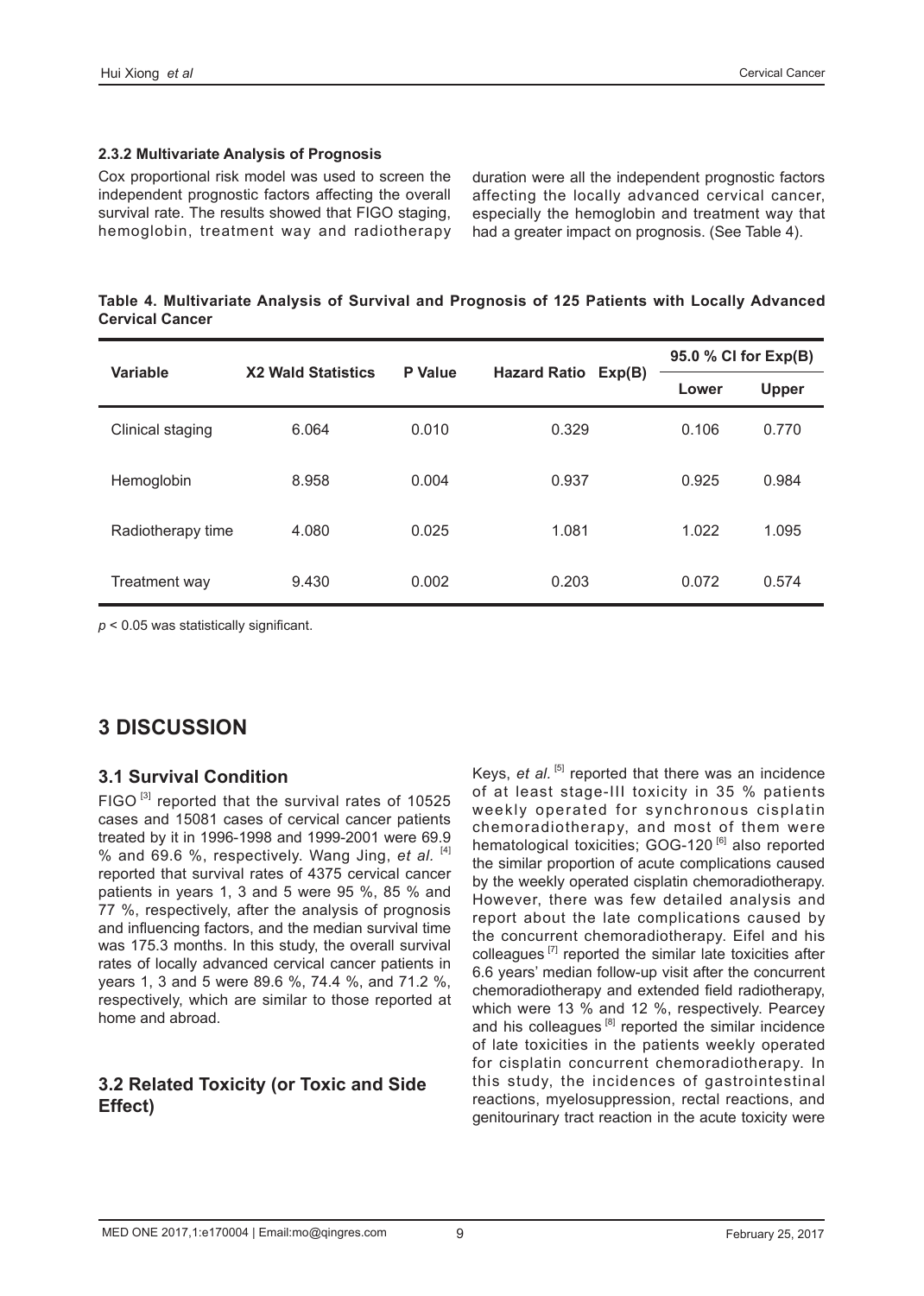39.2 %, 43.2 %, 31.2 %, and 8.8 %, respectively. Among them, the incidences of gastrointestinal reaction and myelosuppression were 14.8 % (4/27) and 22.2 % (6/27), respectively, in radiotherapy group and they were 45.9 % (45/98) and 48.9 % (48/98), respectively, in concurrent chemoradiotherapy. The difference was statistically significant (*p* < 0.05). The toxicities were mostly occurred in Level 1 and Level 2. The incidences of rectal reactions in the two groups were 25.9 % (7/27) and 32.7 % (32/98), respectively, and the most symptoms were increased stool frequency, or acute enteritis accompanied with diarrhea. These symptoms were relieved or mitigated after the symptomatic treatment, and the difference for comparison between the two groups was not statistically significant ( $p > 0.05$ ). The incidences of the genitourinary tract reaction in the two groups were also similar, namely, 7.4 % (2/27) and 9.1 % (9/98), respectively, which were all occurred in level 1 and level 2, and the difference not statistically significant ( $p > 0.05$ ).

There were 6 cases of radiation enteritis (4.8 %, 6/125), 3 cases of radiation cystitis (2.4 %, 3/125) and 1 case of lower-limb venous thrombosis resulted from pelvic fibrosis (0.8 %) in late toxicity, including 1 case of radiation enteritis (3.7 %, 1/27) and 1 case of cystitis (3.7 %, 1/27) in radiotherapy group, and 5 ca ses of radiation enteritis (5.1 %, 5/98) and 3 cases of cystitis (3.1 %, 3/98) in concurrent chemoradiotherapy group, and there was no statistical significance in the comparison of two groups  $(p > 0.05)$ . To sum up, the treatment of acute and late toxicities is also one of the main challenges in the treatment of cervical cancer, and its long-term effects shall be further determined via long-term and large-sample studies  $[9]$ . This is also an important issue.

#### **3.3 Effect of Related Factors on Survival Prognosis**

Most clinical researchers believe that the FIGO staging has a very important effect on the prognosis of the patients with locally advanced cervical cancer and it is an independent prognostic factor. Federation International of Gynecology and Obstetrics (FIGO) [10] reported that the five-year incidences of patients with cervical cancer were 94 % in stage I, 70 % in stage II, 62 % in stage III, and 17 % in stage IV, respectively. In this study, it was observed that the survival rates of patients with cervical cancer in years 1, 3 and 5 were 92.6 %, 79.4 % and 77.9 % in stage II; 88.7 %, 66.0 % and 64.2 % in stage III and

50.0 %, 25.0 % and 0.0 % in stage IVa. The results showed that the survival rates decreased with the increase of stages; the deviation observed between stage IV and other stages might be associated with the fewer observed cases (only 4 cases). Univariate analysis confirmed that FIGO staging was the important prognostic factor. The multivariate analysis of Cox model also showed that FIGO staging was the independent prognostic factor.

Meta-analysis of concurrent chemoradiotherapy operated in patients with locally advanced cervical cancer showed [11] that the concurrent chemoradiotherapy could improve 6 % of 5-year survival rate and the death risk also reduced by 19 % or so. RTOG-9001 clinical trial [12] was performed to compare the survival condition of radiotherapy group and concurrent chemoradiotherapy group combined with cisplatin + 5-FU, and the results showed that the 5-year survival rate of patients in radiotherapy group was 58 % and it increased by 15 % (73 % VS 58 %) in concurrent chemoradiotherapy group compared with the radiotherapy group. In this study, the overall survival rates of patients in concurrent chemoradiotherapy group and radiotherapy group in years 1, 3 and 5 were 91.8 %, 78.6 % and 77.6 %; 81.5 %, 61.2 % and 58.5 %, respectively, which showed that the concurrent chemoradiotherapy could significantly improve the survival condition of patients with locally advanced cervical cancer. Multivariate analysis also showed that the concurrent chemoradiotherapy was an independent prognostic factor of cervical cancer. However, there is still no uniform standard for the way of concurrent chemoradiotherapy. The chemotherapy program, administration mode, drug dosage and the combination of different radiotherapy and chemotherapy modes shall be further studied and confirmed.

Cancer Hospital of Chinese Academy of Medical Sciences<sup>[13]</sup> researched the effect of pre-treatment Hb concentration on the survival rate of patients with stage-II and stage-III cervical cancer, and found that the 5-year survival rate of patients with a pretreatment Hb concentration of over 120 g/L was significantly better than those with a pre-treatment Hb concentration below 80 g/L, and the overall survival rate exceeded 30 % or so. Grogen [14] retrospectively analyzed the data of 605 cervical cancer patients in seven centers in Canada who underwent the radical radiotherapy, and found that tumor local control rate, disease-free survival rate and overall survival rate were significantly correlated with the minimum Hb level during the radiotherapy period. In univariate analysis of this study, the survival rates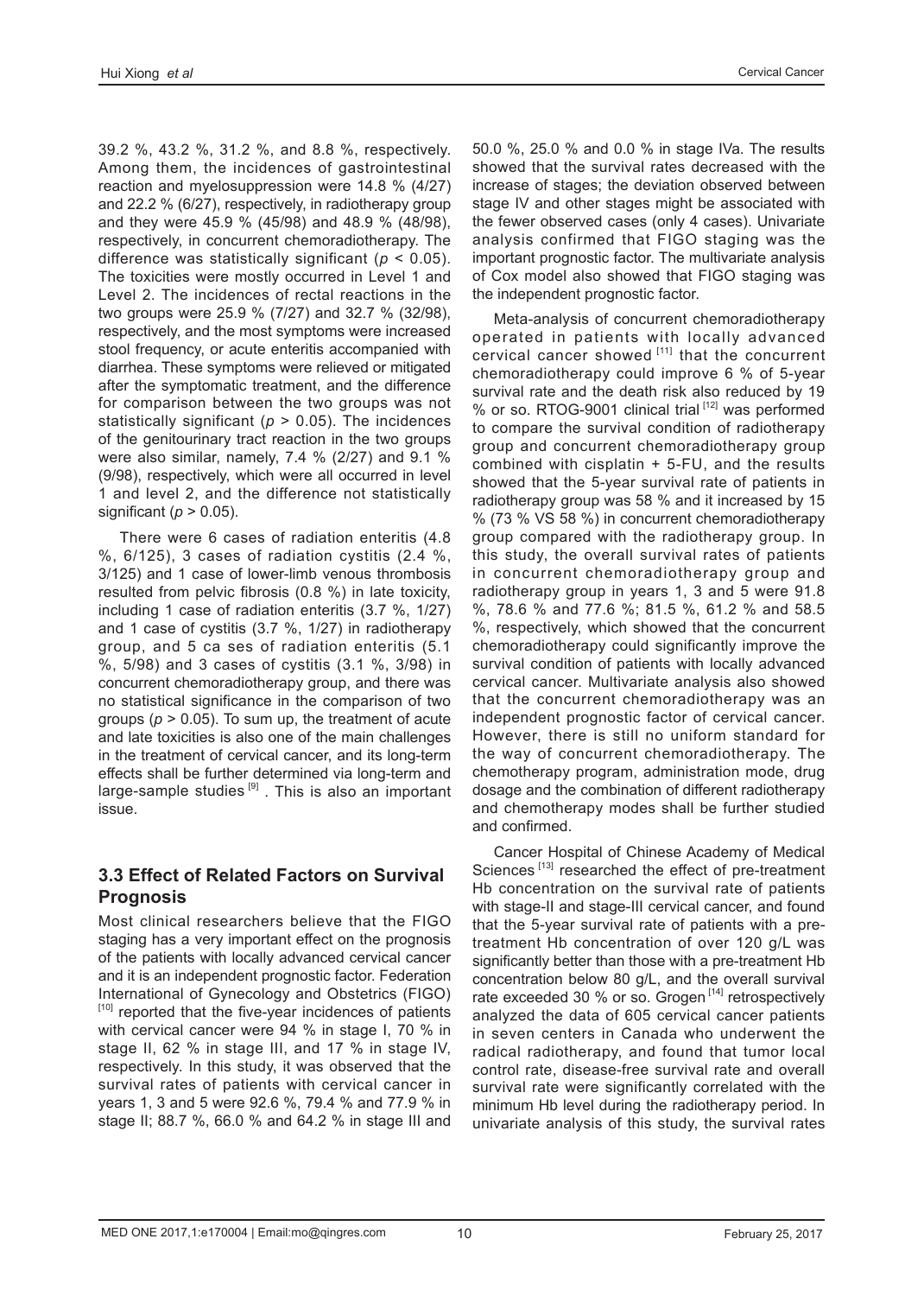of patients with pre-treatment hemoglobin Hb < 110  $q/L$  and Hb  $\geq$  110  $q/L$  in vears 1, 3 and 5 were 78.4 %, 59.8 % and 58.2 %; 92.9 %, 79.8 % and 78.9 %, respectively, showing that the survival rate of patients in Hb control group was significantly better than that in low Hb group, and this confirmed that the pre-treatment hemoglobin level had an important impact on the prognosis of cervical cancer. In the patients operated for concurrent chemoradiotherapy, the overall survival rates of patients in anemia group in years 1, 3 and 5 decreased by 6.2 %, 17.4 % and 18.2 %, respectively, compared with the control group. In the patients operated for radiotherapy, the overall survival rates of patients in anemia group in years 1, 3 and 5 decreased by 8.2 %, 26.5 % and 20.6 %, respectively, compared with the control group. Multivariate analysis of Cox model also showed that the pre-treatment hemoglobin level was the independent prognostic factor of cervical cancer. The anemia patients shall be actively corrected to improve the radioactive resistance of tumor cells, which is an important measure to improve the longterm survival of the patients.

The concurrent chemoradiotherapy is currently the standard treatment method of cervical cancer, so it is very difficult to find the cases of simple radiotherapy and concurrent chemoradiotherapy for one-to-one comparison; the number of cases is not adequate and the observation time is not long enough. The inadequacy of this study is that the cases of intensity-modulated radiotherapy were not included in the analysis.

In summary, the concurrent chemoradiotherapy of locally advanced cervical cancer showed a more significant advantage than the simple radiotherapy, the acute toxicity could be tolerated and longterm toxicity was not significantly increased. FIGO staging, anemia and radiotherapy duration are the important prognostic factors affecting the treatment of patients with locally advanced cervical cancer. We expect that the studies in the future will be more convincing.

# **REFERENCES**

- 1. Sun J, Cai S, Gao Y. Gynecological Oncology. Beijing: Peking University Medical Press; 2011; 501, 502, 565-566.
- 2. Swisher EM, Swensen RE,Greer B, Tamimi H, Goff BA, Garcia R, Koh W. Weekly emcitabine and cisplatin in combination with pelvic radiation

in the primary therapy of cervical cancer: a phase Ⅰ trial of the Puget Sound Oncology Consortium. Gynecol Oncol. 2006; 101(3): 429- 435.

- 3. Quinn MA, Benedet JL, Odicino F, Maisonneuve P, Beller U, Creasman WT, Heintz AP, Ngan HY, Pecorelli S. Carcinoma of the cervix uteri. Int J Gynaecol Obstet. 2006; 95(Suppl 1): 43-103.
- 4. Wang J, Xu K, Shi B, Zhang K, Zhou P, Liao X, Liu S, Zhang Y. Analysis of Prognosis and Impact Factors of 4374 Patients with Cervical Cancer. China Cancer. 2014; 23(4): 235-238.
- 5. Kim YS, Shin SS, Nam JH, Kim Y, Kim Y, Kim JH, Choi EK. Prospective randomized comparison of monthly fluorouracil and cisplatin versus weekly cisplatin concurrent with pelvic radiotherapy and high-dose rate brachytherapy for locally advanced cervical cancer. Gynecol Oncol. 2008; 108(1): 195-200.
- 6. Lorvidhaya V, Chitapanarux I, Sangruchi S, Lertsanguansinchai P, Kongthanarat Y, Tangkaratt S, Visetsiri E. Concurrent mitomycin C, 5-fluorouracil, and radiotherapy in the treatment of locally advanced carcinoma of the cervix: a randomized trial. Int J Radiat Oncol Biol Phys. 2003; 55: 1226-1232.
- 7. Souhami L, Gil RA, Allan SE. A randomized trial of chemotherapy followed by pelvic radiation therapy in stage IIIB carcinoma of the cervix. J Clin Oncol. 1991; 9:970-977.
- 8. Pearcey R, Brundage M, Drouin P. Phase III trial comparing radical radiotherapy with and without cisplatin chemotherapy in patients with advanced squamous cell cancer of the cervix. J Clin Oncol. 2002; 20: 966-972.
- 9. King M, McConkey C, Latief TN. Improved survival after concur-rent weekly cisplatin and radiotherapy for cervical carcinoma with assessment of acute and late side-effects. Clin Oncol. 2006; 18(1): 38-45.
- 10. Benedef JL, Odicino F, Maisonneuve P. Carcinoma of the cervix uteri. Int J Gynaecol Obstet. 2006; 95(Suppl 1): 43-103.
- 11. Zhang WL, Wang Y. Preoperative radiotherapy and cisplatin concurrent chemotherapy of locally advanced cervical cancer. Guangdong Med J. 2012; 33 (8) : 1146-1148.
- 12. Morris M, Eifel PJ, Winter K, Levenback C, Grigsby PW, Stevens RE, Rotman M, Gershenson D, Mutch DG. Pelvic radiation